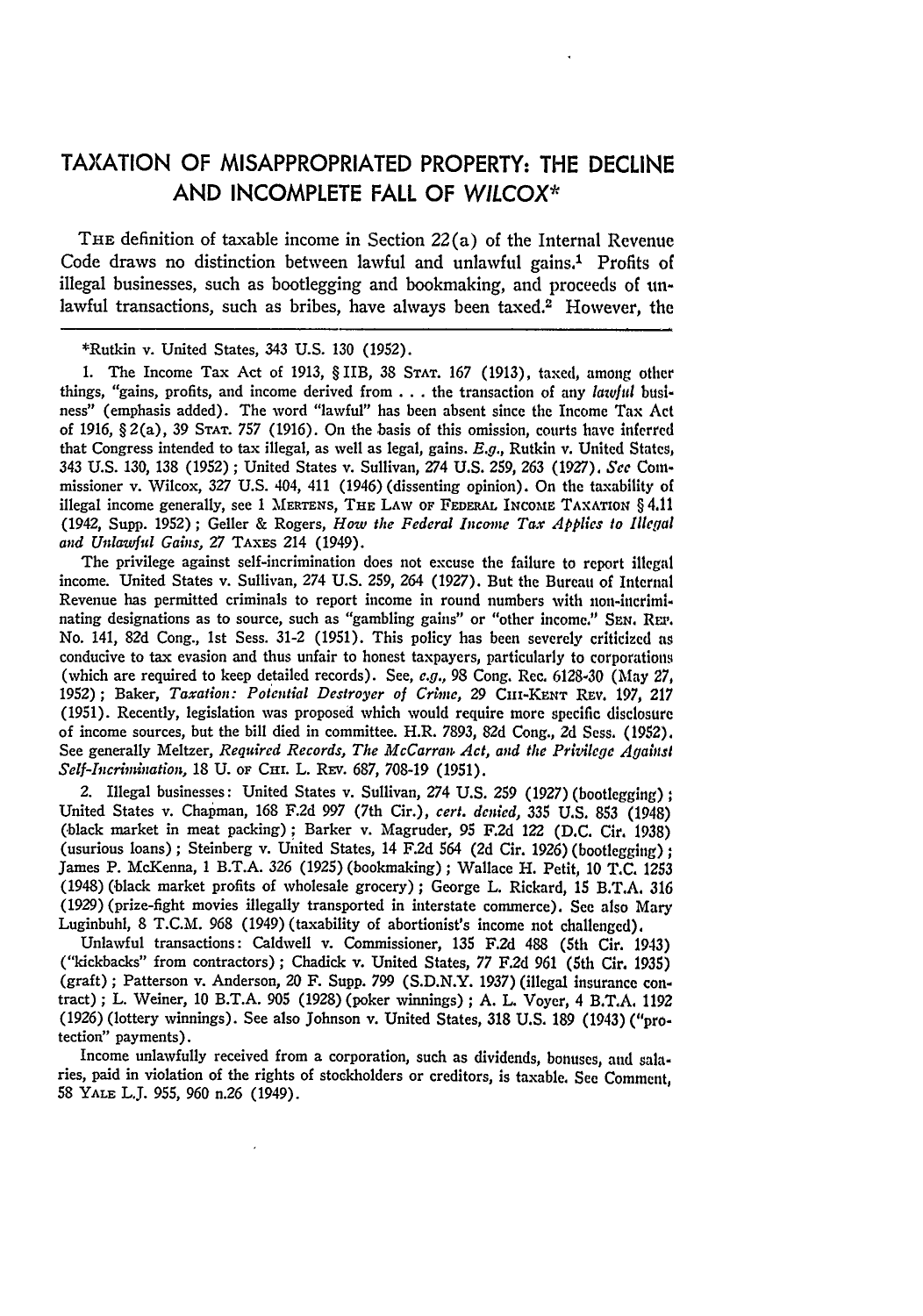tax status of wrongful appropriations has been less certain. $3$  Early dicta in the Second Circuit indicated that proceeds of embezzlement, robbery, and burglary were not taxable.4 But subsequent development of the "claim of right" doctrine, indicating that funds were taxable to the recipient when he treated them as his own, even if he lacked a legal right to them, $5$  caused the Second Circuit to repudiate its dicta.<sup>6</sup> Ransom money was later taxed in the year of receipt by the Seventh Circuit;<sup>7</sup> embezzled funds, by the Eighth Circuit.8 The Fifth Circuit disagreed with the Eighth on the theory that an embezzler lacks any "color of right" to his loot and is under an immediate legal duty to repay it.<sup>9</sup>

The Supreme Court later followed the view of the Fifth Circuit. In the now famous *Wilcox* case,<sup>10</sup> the Court held an embezzler immune from taxation in the year of embezzlement on the ground that he then lacks a "claim of right" to, and is under a "definite, unconditional obligation to repay," the misappropriated funds<sup>11</sup>—although the Court indicated, in dicta, that the "cancellation or retirement" of the "unconditional" indebtedness might produce taxable income.<sup>12</sup> Clearly, the Court departed from the previous inter-

**3.** See Geller **&** Rogers, *Embezzlement Has Its Tax Problkm, Too,* 26 **TAXES 1097** (1948).

*4. See* Rau v. United States, **260** Fed. 131, **136 (2d** Cir. **1919) ;** Steinberg v. United States, 14 **F.2d** 564, **566 (2d** Cir. **1926).**

**5.** The "claim of right" doctrine was adopted **by** the Supreme Court in North American Oil Consolidated v. Burnet, **286 U.S.** 417 **(1932).** But this decision did not make clear whether "claim of right" referred to the taxpayer's legal right to receipts or merely to his treatment of the receipts as his own. Subsequent cases generally used "claim of right" in the latter sense. See note 13 *infra*.

**6.** National City Bank v. Helvering, **9S** F.2d **93, 96** *(2d* Cir. **1933).**

7. Humphreys v. Commissioner, **125 F.2d** 340 (7th Cir. 1942).

**8.** Kurrle v. Helvering, 126 **F.2d 723** (Sth Cir. 1942). The Treasury Department had previously taken this stand. **G.C.M. 16572,** XV-1 Cum. BunL **82** (1936).

9. McKnight v. Commissioner, **127 F.2d 572** (5th Cir. 1942). The duty to repay is normally not imposed on the taxpayers in the cases cited in note 2 *supra*, since they generally acquired money, not from innocent victims, but from willing participants in illegal activity. Since these participants stand *in pari delicto* with the recipients, they cannot seek recovery. However, several state statutes allow recovery of gambling losses. *E.g.,* **3** *CoNN.* **GEN. STAT.** § 6786 (1949) **;** N.Y. **PN.'%,** *Ltw* § 995. Some have speculated that such statutes might preclude the taxability of gambling gains. Baker, *Taxaisz: Potential Destroyer of Crime, 29 CHI-KENT REV. 197, 207-09 (1951); Note, 34 CALIF.* L. **REv.** 449, 450 (1946). But this possibility has been definitely removed. Rutkin v. United States, 343 **U.S. 130 (1952).**

10. Commissioner v. Wilcox, 327 U.S. 404 (1946); noted, *inter alia*, 34 CALIF. L. REv. 449 (1946); **22 IND.** L.J. 99 (1946); **25 TEx.** L. **REv. 693** (1947). The case is also discussed in Geller **&** Rogers, *Embezzlement Has Its Tax Problems, Too, 26* **TAxs 1097, 1100** (1948) **;** Comment, 53 YAi.E **.J. 955, 962-3** (1949).

**11. 327 U.S.** at 408.

12. *Ibid.* See note **37** *infra.* The Court also declared that taxable income might arise if the wrongdoer earned profits on the embezzled funds. *Cf.* United States v. **Iozia,** 104 *F.* Supp. 846 **(S.D.N.Y. 1952)** (receipts from sale of converted goads taxed).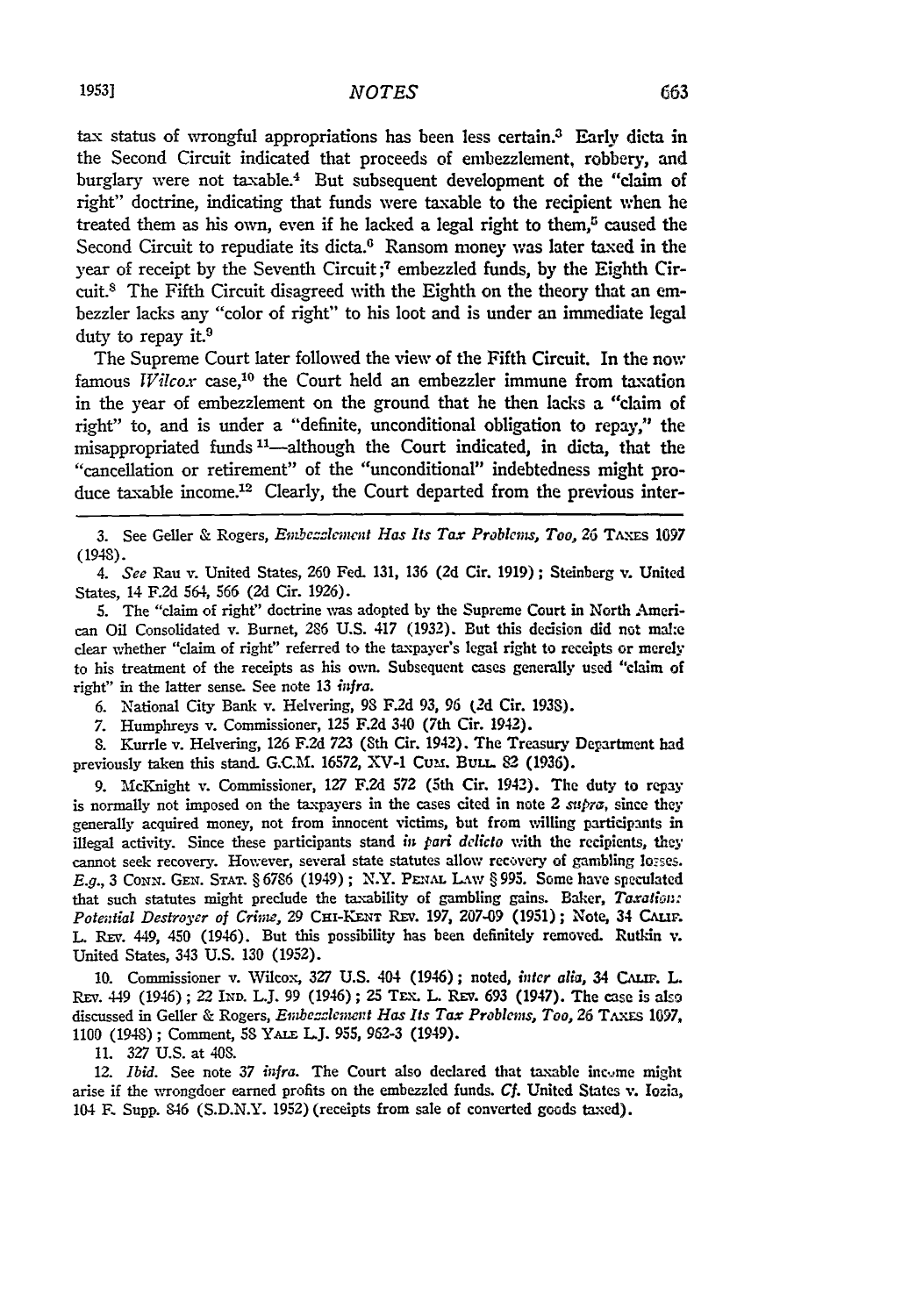pretation of "claim of right." A taxpayer who treated funds as his own had been regarded as having a "claim of right" and thus was the recipient of taxable income, even though he might later be forced to repay.18 *Wilcox* ignored the taxpayer's treatment of the funds and equated "claim of right" with a "bona fide legal or equitable claim."<sup>14</sup> The Court did not define the latter phrase, but it seems reasonable to assume-if *good faith* means anythingthat all wrongdoers who take from innocent parties would lack a "claim of right."<sup>15</sup> However, by also failing to define "unconditional obligation." the Court left its criteria of taxability in doubt. Misappropriators who acquire title to property might be taxed, since the obligation to repay is theoretically contingent on the rightful owner's first voiding the title.<sup>16</sup> But a broader interpretation of "unconditional" would exempt all misappropriators from taxation in the year of receipt, whether or not they acquired title.17

**13.** National City Bank v. Helvering, 98 F.2d *93, 96* **(2d** Cir. 1938) (executive taxed on misappropriated corporate income) ; Penn v. Robertson, 115 F.2d 167 (4th Cir. 1940) (dividends taxable to recipient, although paid under stock allotment plan declared to be void *ab initio)* ; United States v. Wampler, 5 F. Supp. 796 **(D. Md.** 1934) (attorney taxed on funds misappropriated from client). *See* Commissioner v. Wilcox, 327 U.S. 404, 410 (1946) (dissenting opinion). *But cf.* Commissioner v. Turney, 82 **F.2d** 661 (5th Cir. 1936) (part of oil royalties owed to Texas under state statute held not taxable even though taxpayer apparently had no intention of paying the state), criticized in National City Bank v. Helvering, *supra*. See, generally, Comment, 58 YALE L.J. 955 (1949).

An agent is obligated to turn over to his principal any gains, however illicit, such as bribes, that he receives **by** virtue of his employment. 2 **RESTATEMENT, AGENCY** §§ 388, 403 (1933) ; RESTATIENT, **RESTITUTION** § 197 (1937). This rule, however, has not deterred courts from levying a tax on agents for such income. Caldwell v. Commissioner, 135 F.2d 488 (5th Cir. 1943) ("kickbacks"). See also *post-Wilcox* cases: United States v. Chapman, 168 F.2d 997 (7th Cir.), *cert. denied,* **335 U.S.** 853 (1948) (black market premiums); Wallace H. Petit, 10 **T.C.** 1253 (1948) (same).

14. "Without some bona fide legal or equitable claim, even though it be contingent or contested in nature, the taxpayer cannot be said to have received any gain or profit within the reach of § 22(a)." Commissioner v. Wilcox, **327 U.S.** 404, 408 (1946).

**15.** See United States v. Rutkin, 189 F.2d 431 **(3d** Cir. 1951), *aff'd* (using different rationale), 343 U.S. 130 (1952) (extorted funds held taxable). Two judges in the Court of Appeals found that by virtue of past business dealings with his victim, the extortioner had a *"semblance* of a bona fide claim of right." 189 F.2d at 435. One judge dissented, *inter alia,* on the basis of the extortioner's obvious "bad faith." *Id.* at 442. Four justices of the Supreme Court agreed. 343 U.S. at 139. By contrast, courts have applied the Wil*cox* "good faith" standard to tax those who receive income as the result of an innocent mistake of fact, believing it to be rightfully theirs, and repay it promptly upon discovery of the error. United States v. Lewis, 340 U.S. 590 (1951) (improperly computed bonus) **;** Haberkorn v. United States, **173** F.2d **587** (6th Cir. 1949) (same). Thus, paradoxically, "good faith" incurs tax liability while "bad faith" may avoid it.

16. RESTATEMENT, RESTITUTION §§64, 144 (1937). At one point, *Wilcox* calls attention to the fact that "All right, *title* and interest in the (embezzled] money rested with the employer." Commissioner v. Wilcox, **327** U.S. 404, 409 (1946) (emphasis added), **See** also Akers v. Scofield, **167** F.2d 718 (5th Cir.), *cert. denied,* **335 U.S. 823** (1948). And see 44 MICH. L. REV. 885 (1946).

664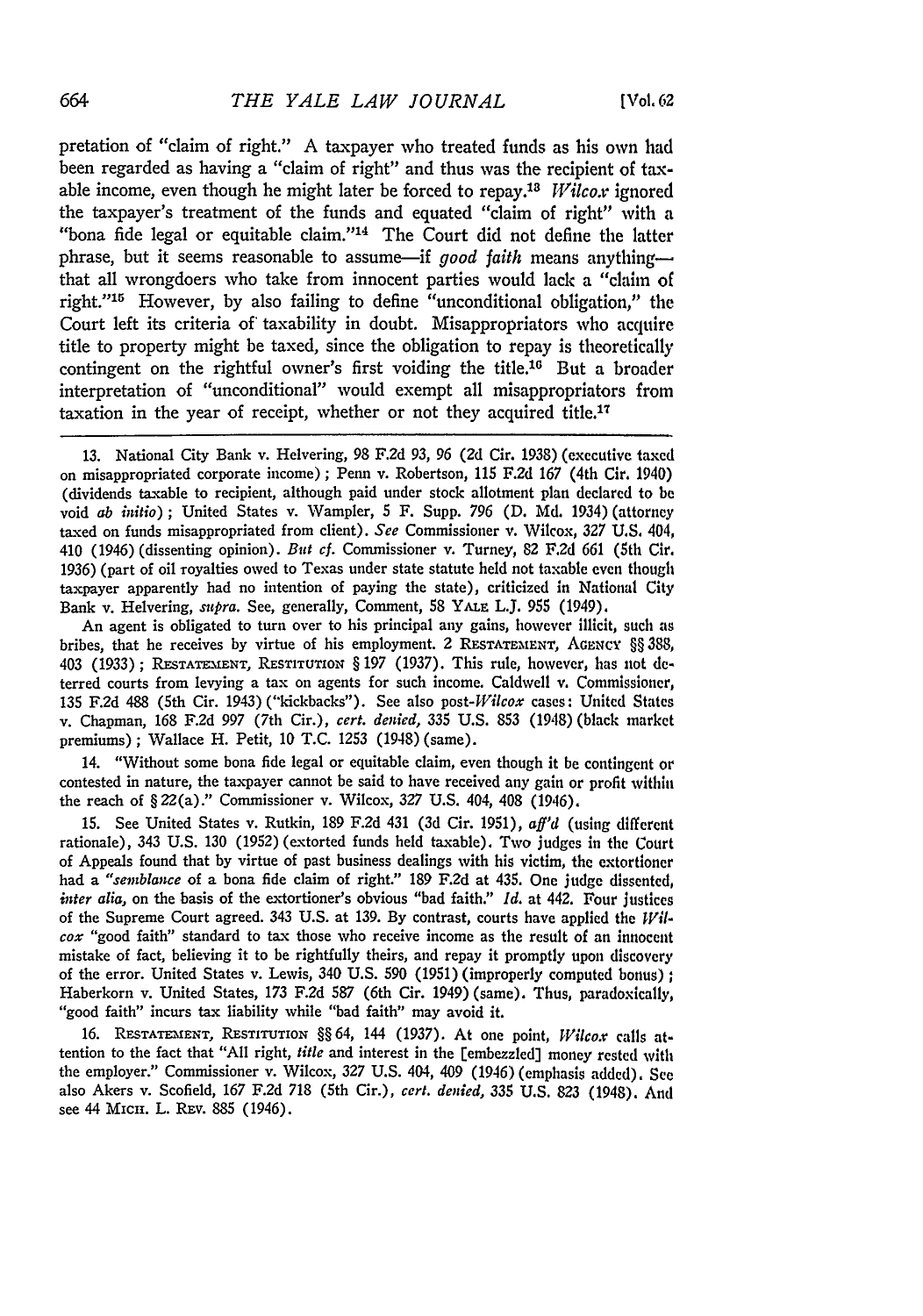The ambiguity implicit in "unconditional obligation to repay" thus left unclear what wrongful appropriations would escape taxation upon receipt. **If** the absence of title fulfills this requirement, only the loot of embezzlers and thieves would be tax exempt. Such wrongdoers are held to lack title because they take the property without the rightful owner's consent.<sup>18</sup> Swindlers and extortioners, however, would be taxed. Under prevailing doctrine, they acquire title because their victims, although deceived or coerced, deliver property to them with the present intention that they keep it.10 On the other hand, if wrongdoers who acquire voidable title are also under an "unconditional" obligation to repay, swindlers and extortioners as well as thieves and embezzlers would escape taxation at the time of misappropriation. The lower courts, in effect, made voidable title the dividing line. Two Tax Court cases, relying on *TWilcox* without discussion, held embezzled funds non-taxable in the year of receipt **;20** a district court, in dicta, indicated that stolen goods were not taxable when taken.<sup>21</sup> But the Tax Court, finding that the payers consented to the transfer, held extorted funds taxable in the year of extortion.22 And the Fifth Circuit in the *Akers* case taxed swindled money upon receipt because the court thought that a swindler should be estopped from denying his title in order to avoid taxation.<sup>21</sup>

In *Rutkin v. United States*,<sup>24</sup> the Supreme Court held extorted funds taxable, but on a rationale that embraced two conflicting criteria for taxing other unlawful gains. The Court, five to four, affirmed a conviction for tax exasion based on the defendant's failure to report extorted funds as income.<sup>25</sup> Ignor-

*17. See* Rutkin v. United States, 343 U.S. 130, 139-40 (1952) (dissenting opinion); United States v. Rutkin, 189 F.2d 431, 441-2 **(3d** Cir. 1951) (dissenting opinion).

18. BROWN, LAW OF PERSONAL PROPERTY 19-21, § 15 (1936); CORDEY, LAW OF RE-PLEVIN §410 (2d ed. 1900).

**19.** Brown, *op. cit. supra* note 18, §70; 2 BURDICK, THE LAW OF CRIME §§535, 635 (1946) ; **3** WVu.sToNz, **SALES oF** GooDs §§ 625a, **635** (194S).

20. George H. Conradson, **5** T.C.M. 112 (1946); Agnes McCue, **S T.C.M.** 141 (1946).

21. *See* United States v. Iozia, 104 F. Supp. 846, **84S** (S.D.N.Y. **1952)** (proceeds from sale of converted goods taxable).

22. Estate of Joseph Nitto, **13** T.C. **853** (1949).

23. Akers v. Scofield, 167 F.2d 718 (5th Cir.), *cert. denied*, 335 U.S. 823 (1948); 37 **IL.** B.J. 92 (1948); **18** Om.A. **ST.** B.J. **1752** (1947); **1** VAiD. L R.v. 299 (1943). Prior to *Wilcox,* courts generally refused to allow taxpayers to raise their wrongful conduct as a bar to taxation. *E.g.,* Johnston **v.** McLaughlin, 55 *F2d 10GS,* **IC69** (9th Cir. 1932) ; Commonwealth Investment Co., 44 B.T.A. 445, 451 (1941) ; James P. MeKenna, **1** B.T.A. 326, 328 (1925). *Contra:* McKnight v. Commissioner, 127 F.2d **572** (5th Cir. 1942).

24. 343 U.S. **130** (1952).

25. Justice Burton, lone dissenter in *lVilcox.* wrote the majority opinion. The four dissenters charged that "the Court today adopts the reasoning of his prior dissent, there**by** rejecting the *Vilcox* interpretation of §22(a)." Rutkin v. United States, 343 **U.S.** 130, 140. See note 26 *infra.*

Neither the majority nor the minority discussed the legal possibility (or impossibility)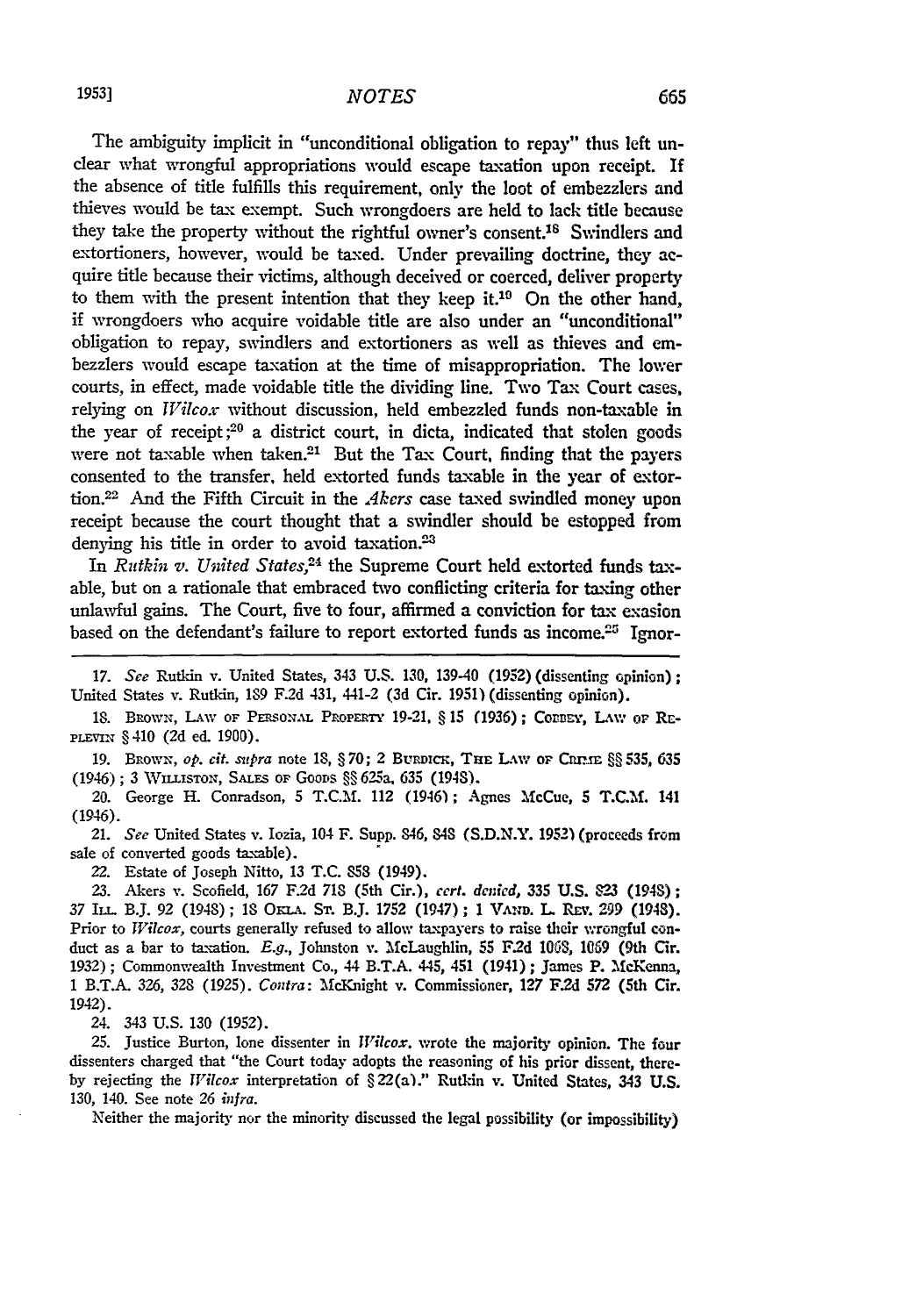ing the *Wilcox* rationale, the majority seemed to erect a new test of taxability: "An unlawful gain, as well as a lawful one, constitutes taxable income when its recipient has such control over it that, as a practical matter, **he** derives readily realizable economic value from **it."' <sup>20</sup>**This standard would presumably tax all wrongful appropriations, including embezzlements and thefts, since a wrongdoer obtains at least temporary "control" over his loot. But the majority refused to overrule *Wilcox;* they confined the earlier decision to its facts and then distinguished it **by** noting that an extortioner, unlike an embezzler, obtains funds "from a victim with his consent."<sup>27</sup> The Court did not explain the significance of such consent. Yet its only legal consequence is to pass voidable title to the wrongdoer.28 In effect, *Rittkin* did not decide whether control or voidable title will be the measure of taxability, thus leaving uncertain the future tax status of theft and embezzlement.

Application of the "control" criterion to all illegal income would eliminate the unrealistic distinction voidable title makes between different classes of wrongdoers. Embezzlers and thieves enjoy the same economic advantages from their loot as do swindlers and extortioners. True, embezzlers and thieves are theoretically under an immediate duty to repay because they lack title to their ill-gotten gains,<sup>29</sup> while swindlers and extortioners are not obliged to repay until the rightful owner voids their title.<sup>80</sup> But in either case the victim may be forced to use the courts to enforce his rights. The only other doctrinal difference between the two classes of wrongdoers lies in their ability to pass good title to third parties. Swindlers and extortioners can pass title to *good faith* purchasers whose rights to the property will be superior to those of the rightful owner.<sup>31</sup> On the other hand, embezzlers and thieves can pass good title to third parties only when transferring money and negotiable in-

of proving "wilfulness" in a tax evasion prosecution in which the question of taxability is decided, five to four, **by** the Supreme Court. *See* United States v. Murdock, **290 U.S. 389, 396 (1933).**

**26.** Rutkin v. United States, 343 **U.S. 130,** *137* **(1952).** This formulation seems little different from the *pre-Wilcox* "claim of right" test. See note **13** *supra* and accompanying text. In fact, to buttress its criterion, the Court quoted from National City Bank v. **Hel**vering, **98 F.2d 93 (2d** Cir. **1938),** where the Second Circuit advanced perhaps the broadest interpretation of the *pre-Wilcox* doctrine.

**27.** Rutkin v. United States, 343 **U.S. 130, 138 (1952).** See also Estate of Joseph Nitto, **13 T.C. 858,** *866-7* (1949).

28. See note **19** *sutpra.*

*29. See* Commissioner v. Wilcox, **327 U.S.** 404, 408 (1946).

**30. RESTATEMENT, CoNTRAcTs §§** *476,* 495 **(1932) ; RESTATEMENT, REsTrrOTIO N §§** 64, 144 **(1937).** But unreasonable delay **by** the victim may defeat his right to avoid title if injury to third parties who relied on the wrongdoer's possession, or inordinate injury to the wrongdoer, would result. RESTATEMENT, CONTRACTS § 483 (1932); RESTATEMENT, **RESTITUTION §** 64 **(1937).** In such a case the victim must seek a money recovery. *Id,* **§** 144, comment *b.*

**31. RESTATEMENT, REsTiTuTioN §§** *172,* **173 (1937); UNIFORM** SAILs *AcT* **§** 24; *3* **WILLISTON, SALES OF GOODS § 650** (1948).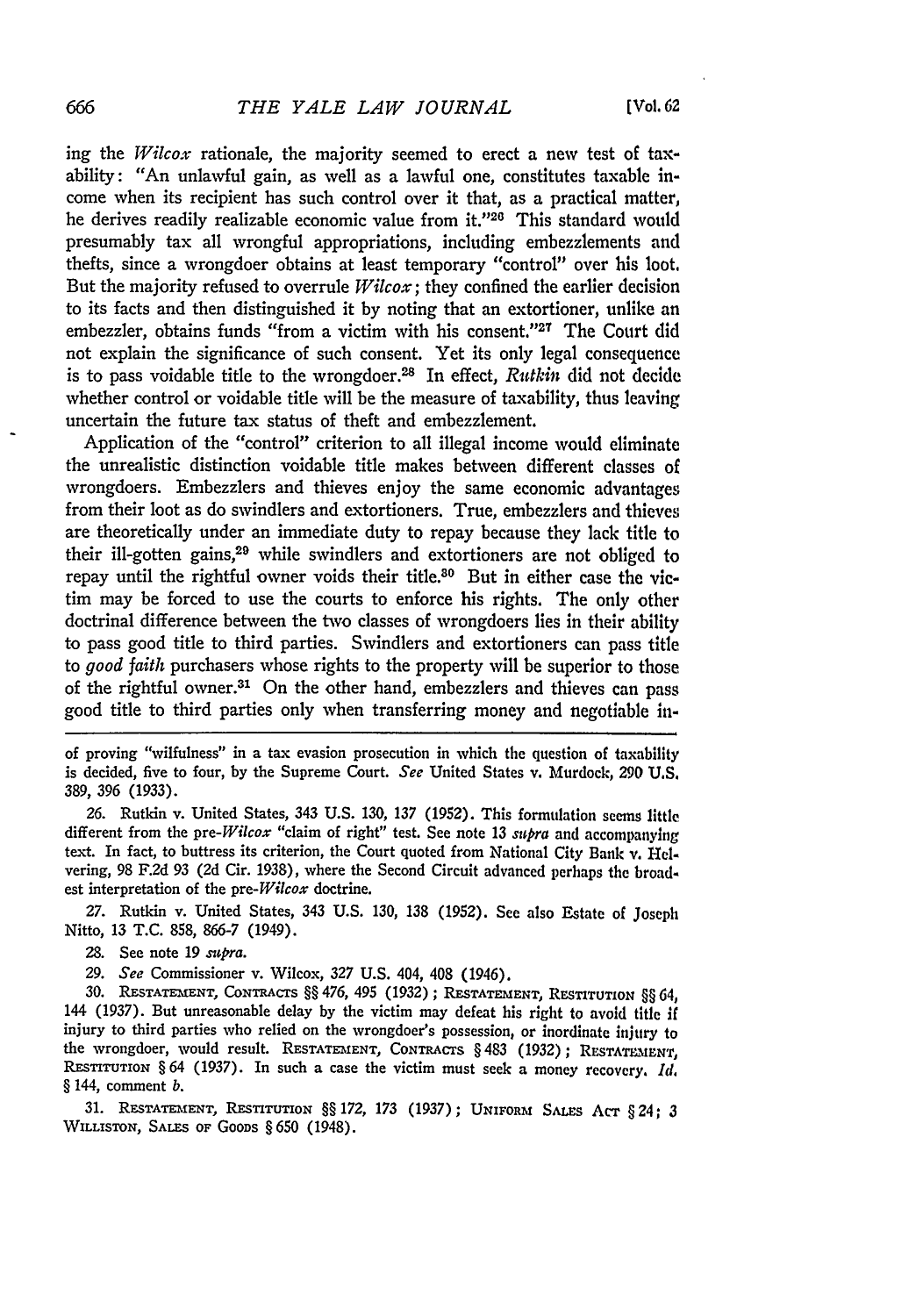struments.<sup>32</sup> The effect of this inability to pass title to chattels is to permit the rightful owner to recover also from an innocent transferee.<sup>33</sup> who may then sue the wrongdoer.<sup>34</sup> To exempt thieves and embezzlers from taxation because they lack this incident of ownership **35** is to ignore the fact that its absence does not affect their liability to the original owner and only occasionally hinders them in disposing of their loot to unknowing third parties.<sup>20</sup>

The "control" test also avoids the inequities and drawbacks of the delay in the imposition of taxes necessitated by the title standards. Under the *Vilcox* rationale, voidable title or the absence of title does not exempt misappropriated property from taxation permanently but merely postpones liability until the victim's forgiveness or the running of the statute of limitations bestows good title upon the wrongdoer.<sup>37</sup> Such a delay accords wrongdoers more favorable tax treatment than honest taxpayers. A law-abiding citizen must

32. BROWN, LAW OF PERSONAL PROPERTY §§67, 69 (1936); UNIFORM NECOTIABLE INsTRuMENTs LAW § 57.

33. 1 RESTATEMENT, TORTS § 229 (1934) ; BROWN, LAW OF PERSONAL PROFERTY § 67 (1936); COBBEY, LAW OF REPLEVIN § 410 (2d ed. 1900).

34. RESTATEMENT, RESTITUTION  $\S$ § 89, 91 (1937).

35. Individuals, after disposing of most of the incidents of ownership, have been taxed for retaining far less control over income than the wrongdoers possess. **E.g.,** Burnet v. Wells, 289 U.S. 670 (1933) (trust income applied to payment of insurance premiums on settlor's life taxable to settlor) ; Corliss v. Bowers, 281 U.S. *376* (1930) (income to settlor's wife from revocable trust taxable to settor). *Cf.* Helvering **v.** Horst, 311 U.S. 112 (1940) (interest accrued on bond coupons, given to son, taxed to father who retained bonds).

36. Under some circumstances, such as the sale of automobiles, a document of title is necessary to transfer title. See *2* WiLLISTON, SA.L.s OF GooDs § **316** (1948). Inability to provide the document of title may therefore inhibit sales to those who know such papers are required.

**37.** See text at note 12 *supra. Wilcox* spoke of "forgiveness or condonation" by the rightful owner, Commissioner v. Wilcox, 327 U.S. 404, 409-10 (1946), and of "cancellation or retirement" of the indebtedness, *id.* at 408. The Court of Appeals in *Ruthin* apparently interpreted "condonation" to include inaction by the rightful owner which allowed the statute of limitations to run. United States v. Rutkin, 189 F2d 431, *435* **(3d** Cir. 1951). However, the court held the funds taxable in the year of receipt rather than in the year the statute ran.

For a general discussion of statutes of limitations on the right to recover property, see BROWN, LAW OF PERSONAL PROPERTY § 16 (1936). When a statute runs, the wrongdoer obtains title which is good against all parties. *Ibid.*

Extinguishment of an obligation to repay by an act of the creditor may result in the debtor receiving either income or a gift. *Conipare* Commissioner v. Jacobson, **336** U.S. 28 (1949) (forgiveness of debt led to income), uith Helvering **,.** American Dental Co., 318 U.S. **322** (1943) (forgiveness of debt led to gift). But when the statute of limitations extinguishes the duty to repay, the debtor will probably be held to have received income. Securities Co. v. United States, 85 F. Supp. 532 (S.D.N.Y. 1948) (American Dental distinguished). *Cf.* Boston Consol. Gas Co. v. Commissioner, **123** F.2d 473, 475 (1st Cir. 1942) (unclaimed deposits and refunds); Charleston & W.C. Ry. v. Burnet, **50** *F2d* 342 (D.C. Cir. 1931) (unclaimed wages); Chicago, R.I. & P. Ry. v. Commissioner, 47 F2d 990 (7th Cir. 1931) (unclaimed fare overcharges).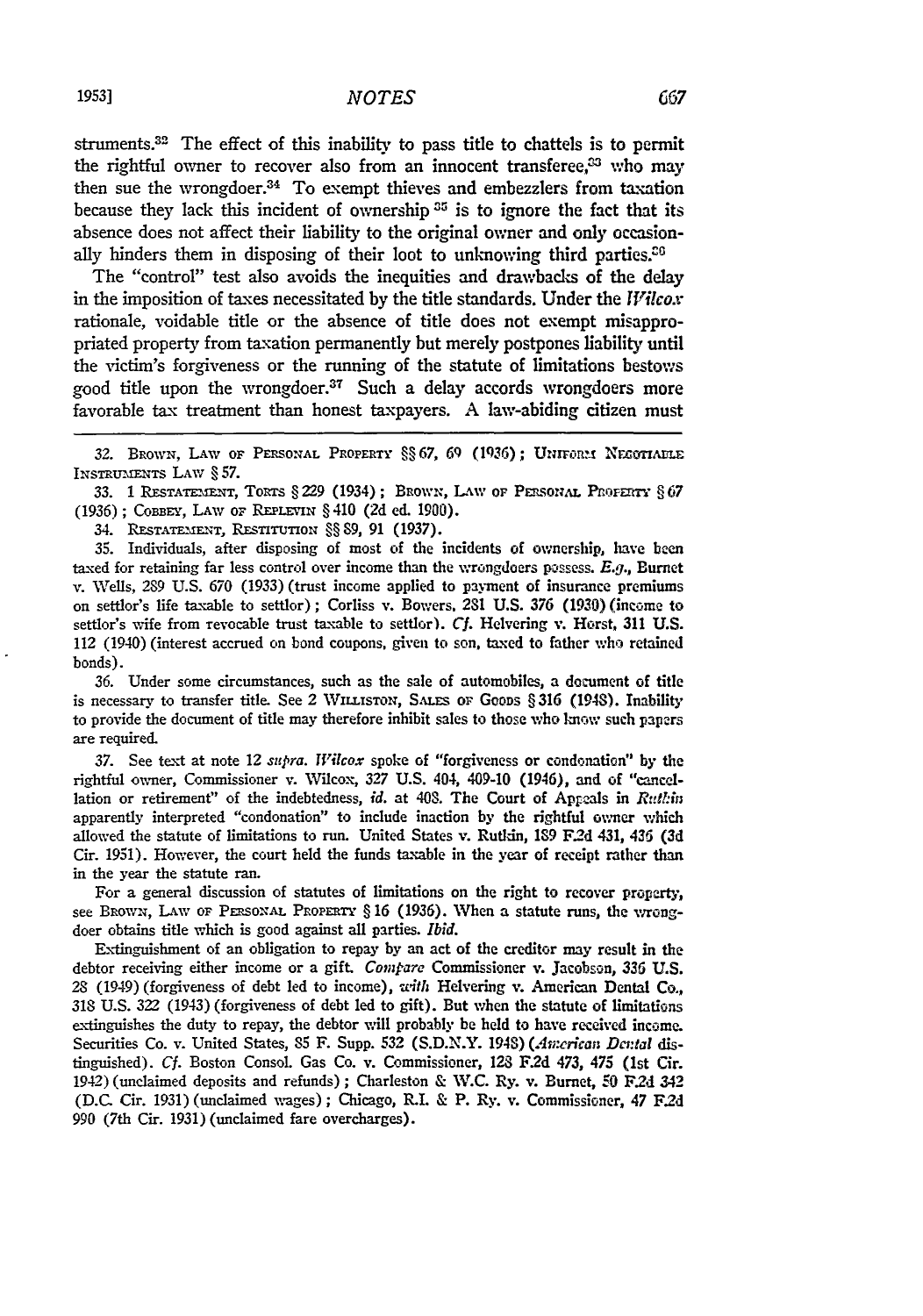[Vol, 62

pay a tax on funds which he receives and treats as his own, even though he later discovers the funds must be repaid.<sup>38</sup> Such taxpayers forego the opportunity to earn interest on the amount paid in taxes and run the risk that the deduction allowed in the year of repayment may not offset the tax paid in the year of receipt.<sup>39</sup> The wrongdoer, however, benefits from the use of the money that he would otherwise have paid earlier in taxes and avoids the risk of a possibly useless deduction in the year of repayment. Furthermore, postponed taxation reduces the Government's chances of ever collecting any revenue on illegal income. During the delay the wrongdoer might spend his ill-gotten gains and frustrate taxation by insolvency.<sup>40</sup> And the difficulty of discovering the extinguishment of his duty to repay would compound the problems of enforcement officers, already burdened with the task of discovering the wrongdoer's acquisition of the funds.41 In addition, the exemption of embezzled funds from taxation in the year of receipt might prove helpful to unscrupulous businessmen. Members of partnerships and owners of closely-held corporations might omit from their returns company receipts pocketed with the tacit approval of their associates. When faced with a tax evasion prosecution or a claim for unpaid taxes for the year of receipt, they might choose to resist prosecution or payment with the argument that the money was "embezzled" and thus not taxable in that year.42 And, **by** giving a note to the company for the unreported sum, they could seek to keep alive their "obligation to repay" beyond the statute of limitations on the company's action to recover the

**39.** This result has been severely criticized. **E.g.,** Comment, **58** YALE **L.J,** 955, *955-8* (1949); 35 IOwA L. Rsv. **118,** 121-2 (1949); **MAGILL, TAXAL INcomE 209-10** (1945). Under the "control" test all illegal gains would presumably **be** taxed upon receipt. If the wrongdoer later repays the rightful owner, he probably will **be** entitled to a **de**duction. Payments to private parties for violations of statutes and common law, unlike

penalties paid to the government, are generally deductible. See Note, 59 YALE L.J, *561* **(1950)** ; Helvering v. Hampton, **79 F.2d 358** (9th Cir. **1935)** (payment of judgment for fraud deductible). *But cf.* William F. Davis, Jr., **17 T.C.** 549 (1951) (slim majority held payments to corporation required of executive for violating the insider-profit provisions of the Securities Exchange Act non-deductible because **(1)** considered "penalty," not restitution, and (2) deductibility would frustrate statutory enforcement).

40. See 2 MERTENS, THE LAW OF FEDERAL INCOME TAXATION § 12.103 n.74 (1942).

41. Where property is taken covertly or obtained **by** fraud, the statute of limitations on the victim's right of recovery does not begin to run until the loss or fraud **is** discovered or should have been discovered. To expect taxing authorities to determine when the statutory period begins and ends in such situations is to demand the impossible, *C1.* Walter **J.** Cutcliffe, **5** T.C.M. **673, 675** (1946).

42. See United States v. **A.** Augustine, **188 F.2d 359 (3d** Cir. **1951) ;** United States v. Chapman, 168 F.2d 997 (7th Cir.), *cert. denied,* **335 U.S. 853** (1948); Currier **v.** United States, *166* F.2d 346 (1st Cir. 1948) ; W. L. Kann, 18 T.C. *No.* 131 (1952); Louis C. Buff Estate, 4 T.C.M. 1130 (1945).

Similarly, if the partners or officers are prosecuted for failure to include the "embezzled" receipts in the company's income, they might defend by arguing either that the company had never received the funds or that the omission was harmless because the company was entitled to a theft deduction. See Currier v. United States, *supra.*

**<sup>38.</sup>** See notes 5 and 13 supra.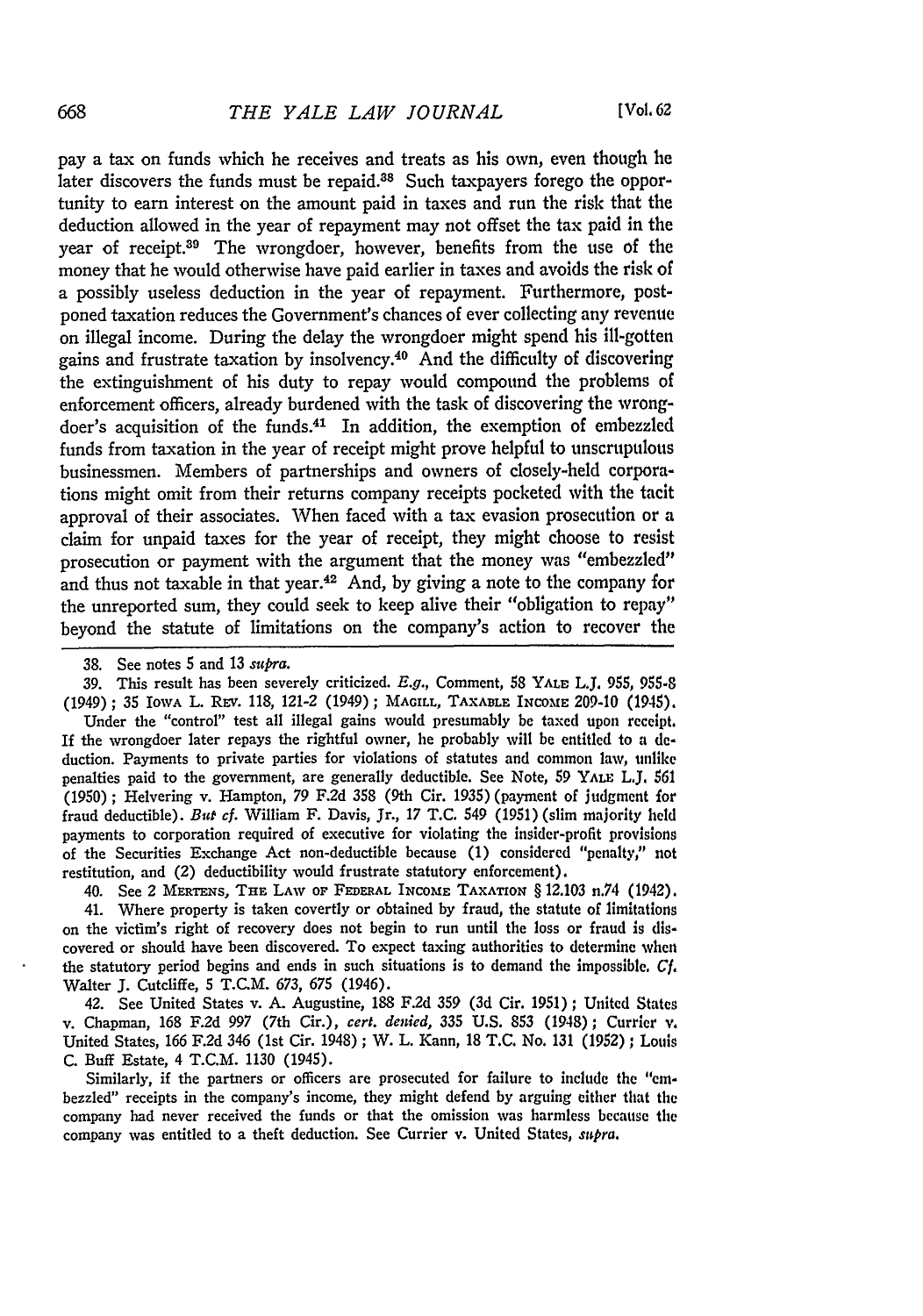funds.43 If the "embezzler" later "repays" the firm, he **wlU** have had the use of the money without ever having incurred tax liability. If he decides to retain the funds, he may keep alive his obligation to repay indefinitely **by** periodically renewing the note, or may have the company "forgive" the "debt" in a year of low tax rates or when his income is small. In reported cases, such fatuous arguments have failed because of the transparency of the pretended misappropriations: claims of embezzlement have been rejected where the alleged wrongdoers were the sole owners of a business;<sup>44</sup> also where majority stockholders, after an audit disclosed a "misappropriation" by minority shareholders active in a family corporation, made little or no effort to prosecute or seek repayment.<sup>45</sup> Nonetheless, the availability of the "embezzlement" argument provides a convenient straw for taxpayers to clutch in otherwise hopeless litigation.

These defects seem to outweigh the policy arguments in favor of delayed taxation. In *Wilcox* the Supreme Court apparently sought to protect the rightful owner's ability to recover from the wrongdoer<sup>46</sup> by postponing the latter's tax liability for the misappropriation until the rightful owner renounced his rights or the statute of limitations barred his recovery. If taxes accrue at the time of misappropriation and are paid promptly, the assets left in the wrongdoer's hands may prove insufficient to satisfy the rightful owner's claim. When the taxes are not paid and the wrongdoer's assets cannot satisfy the claims of both the Government and the victim, a tax lien may accord the Government rights to the assets superior to those of the rightful owner.<sup>47</sup>

44. Currier v. United States, 166 F2d 346 (1st Cir. 1948) (owner of one-man corporation); Louis C. Buff Estate, 4 T.C.M. 1130 (1945) (same, *pre-Wilcox);* United States v. A. Augustine, 188 F.2d 359 (3d Cir. 1951) (both partners in two-man partnership). *Cf.* United States **v.** Chapman, **163** F.2d 997 (7th Cir.), *cert. denied,* 335 U.S. **S53** (1948) (defendant, who was president and principal shareholder, held liable for **taxes** on over-ceiling price payments which he received personally and failed to transfer to the corporation). For general discussion, see Rothwacks, *Taxability of Corporate Receipts Diverted by Officer-Stockholder,* 7 N.Y.U. **INsT. FED. TAx.** 573 (1949).

45. W. L. Kann, **18** T.C. No. 131 (1952).

46. Commissioner v. Wilcox, 327 U.S. 404, 410 (1946). See also MeKnight v. Commissioner, 127 F.2d *572,* 574 (5th Cir. 1942).

47. As to property subject to tax liens, see INT. REV. CODE § 3670. Section 3671 provides that the lien shall arise upon receipt of the assessment list by the collector. Unless a jeopardy assessment is made, there will be no assessment until the taxpayer has ben notified of the deficiency and fails to pay, or, if he contests his liability, until a deision against him by the Tax Court. Section 3672 provides that the tax lien shall not be valid as against mortgagees, pledgees, purchasers, or judgment creditors until recorded as therein provided. See generally, 9 MERTENS, THE LAW OF FEDERAL INCOME TAXATION §§ 54.38-54.51 (1943, Supp. 1952) ; Clark, *Federal Tax Liens and Their Enforcement*, 33 VA. L. REV. 13 (1947).

<sup>43.</sup> *Cf.* W. L. Kann, **IS** T.C. No. 131 (1952). The company's acceptance uf a note from an "embezzling" partner or officer would prevent him from justifying, with the arguments indicated in note 42 *supra*, the failure to include the "embezzled" receipts in the company's income.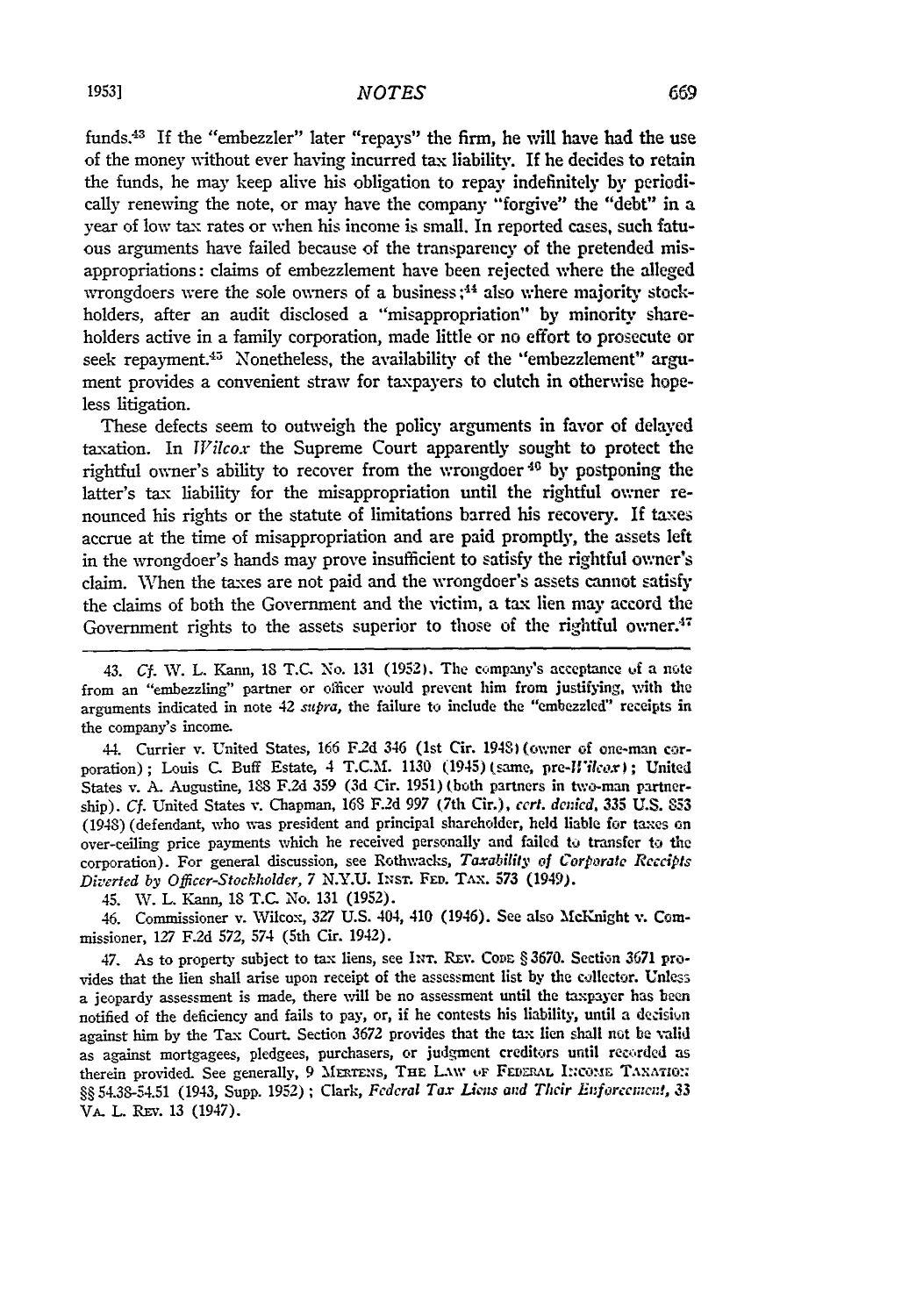And if the wrongdoer enters either state insolvency or federal bankruptcy proceedings, tax claims based on the misappropriation will receive priority in the distribution of his assets.48 In each instance, the Government may frustrate, in whole or in part, the rightful owner's recovery. However, as a practical matter, it seems likely that in many cases the victim will locate the wrongdoer and recover, or at least obtain a lien, before the Government asserts its tax claim. And a victim who does recover or acquire a lien before dissipation of the wrongdoer's assets or before the Government's lien arises will obviously not be harmed by the fact that the wrongdoer incurs tax liability at the time of misappropriation. Moreover, even where a tax lien has arisen or the wrongdoer has entered insolvency or bankruptcy proceedings before the victim asserts his rights, the victim can recover identifiable property or traceable proceeds before payment of tax claims.40 In other cases, insurance may compensate for, or a tax deduction may mitigate, the victim's loss.<sup>50</sup> In any event,

In state insolvency proceedings the Government, even without a lien, may use § 3466 in order to come before the rightful owner. In dicta, the Supreme Court has long indicated that the Government's priority might be defeated by a "specific and perfected lien upon the property at the time of insolvency." *See* United States v. Waddill, Holland & Flinn, Inc., **323** U.S. **353, 355** (1945). But in no case has the Court held a non-consensual lien sufficiently "specific and perfected" to defeat the Government's priority. *Ibid.;* Thelusson v. Smith, 2 Wheat. 396, 425 (U.S. 1817) (statute makes no exception in favor of iudgment creditors).

In federal bankruptcy proceedings, § 64a of the Bankruptcy Act of 1938, as amended, 11 U.S.C. § 104a (Supp. 1952), reduces unsecured tax claims to a fourth priority, while § 3466 claims receive a fifth priority. Hence, if the victim acquires a lien he will take before the Government unless the Government has also obtained a lien which is prior in time.

See generally 3 COLLIER, BANKRUPTCY § 64.403 (14th ed., Moore, 1941, Supp. 1951); 4 *id.* §§67.20, 67.24 (1942, Supp. 1950); 9 MERTENS, THE LAW OF FEDERAL INCOME **TAxATIoN** §§ 54.10-54.37 (1943, Supp. 1952).

49. 3 CoLLIER, *op. cit. supra* note 48, **§§** 60.18, 60.24; 4 *id. §§* **70.25,** 70.41. But **where** the rightful owner must first void the insolvent's title in order to obtain such recovery, failure to do so will reduce him to the status of a general creditor. *3 id. §* 60.18.

50. INT. **Ray. CODE** §§23(e) and 23(f) permit deductions **for** losses from theft or embezzlement in the "year in which sustained." U.S. Treas. Reg. 111, § 29.43-2 (1943). But such losses can be deducted only to the extent not compensated by insurance. **See** cases discussed in Geller & Rogers, *Embezzlement Has Its Tax Problenms, Too,* **26 TAxEs** 1097, 1103-4 (1948). Courts disagreed, however, over the year in which such deductions could be taken. *Compare* First Nat. Bank of Sharon v. Heiner, 66 F.2d 925 (3d Cir. 1933) (year misappropriation occurred), *with* Boston Consol. Gas Co. v. Commissioner, **128** F.2d 473, 476 (1st Cir. 1942) (year of discovery). Recently the Supreme Court resolved this conflict by allowing deduction of embezzlement losses in the year of discovery. Alison v. United States, 344 U.S. 167 (1952). To limit such deductions to

<sup>48.</sup> The Government can obtain a tax lien under INT. REv. CoDE **§§ 3670-2** or rely on its statutory priority under REv. **STAT. §** 3466 (1875), **31** U.S.C. § 191 (1946), which reads: "Whenever any person **. . .** is insolvent,... debts due to the United States shall be first satisfied. . . ." Such debts include taxes owed the United States, Price v. United States, 269 U.S. 492 (1926).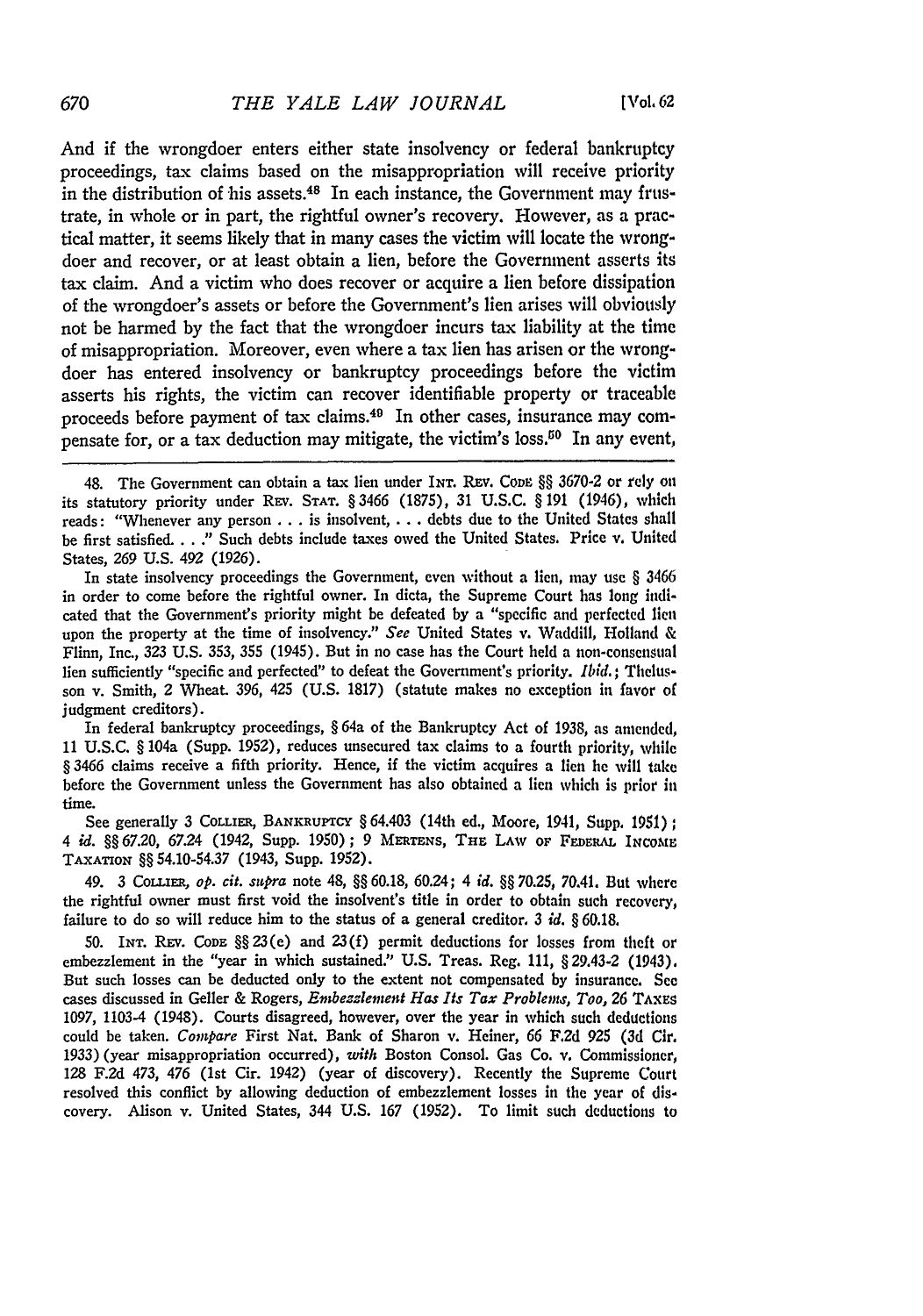the desire to prevent *occasional* losses to innocent victims falls short of justifying postponement of taxation on *all* thefts and embezzlements.<sup>51</sup>

The four *Rutkin* dissenters opposed the inclusion of misappropriated funds in taxable income on the policy ground that tax evasion prosecutions may be used to punish the wrongdoer for the misappropriation itself, thereby permitting the Federal Government to encroach upon the functions of local law enforcement officers.52 If the minority intended to follow *Wilcox* and merely delay taxation,53 the alleged evil would still be present in those cases where the wrongdoer does not repay his victim and fails to include the misappropriated property in his taxable income for the year in which his duty to repay is extinguished. Thus it seems more likely that the dissenters would permanently exempt misappropriations from taxation. But the minority did not question the taxability of profits of illegal businesses, such as gambling and bootlegging. To justify the difference in treatment, they assumed that misappropriations are "sporadic," in contrast to the "regular profits" of illegal enterprises.<sup>54</sup> In view of recent revelations of organized extortion, thieving, and swindling, this assumption seems erroneous.<sup> $55$ </sup> Yet even if there is a factual distinction

the year of misappropriation would be unduly harsh on taxpayers since embezzlements often remain undiscovered for many years. *Id.* at 192. For example, the average period of concealment of bank embezzlements is ten to eleven years. N.Y. Times, Dec. 7, 1952, § 3, p. 6, col. 4.

Losses from swindling and extortion can be deducted as business expenses if "ordinary and necessary." INT. REV. CODE § 23(a). To meet this test, expenses probably must be both customary and not violative of express public policy. Reliable Mill: & Cream **Co.,** Inc., 1938 P-H B.T.A. Memo.  $\int$  38,290 (extortion payments by milk dealers not "ordinary and necessary" because illegal). *But* cf. Marra Bros., Inc., 3 **T.C.M.** 1317 (1944) ("tips" paid ship's officers **by** stevedoring firm to avoid noncooperation held deductible **because** "ordinary and necessary"). In this context, public policy has been defined as "national or state policies evidenced **by** some governmental declaration... **."** Lilly v. Commissioner, 343 **U.S.** 90, 97 (1952) (opticians' kickbacks to prescribing oculists deductible although violative of professional ethics). For the non-business taxpayer, swindling and extortion losses might be deductible as theft losses. See Samuel **M1.** Felton, **5** T.C. 256 (1945) (losses in Ponzi-type investment swindle deductible as "embezzlement" losses).

If an insurance company compensates the victim, it normally will be subrogated to his rights against the wrongdoer. **VANCE,** LAW OF **INSURANCE** § 134 (3d **ed.** 1951).

51. Mr. Justice Burton has suggested a statutory amendment to deny the Government a priority over a victim where the Government's tax claim arises out of the misappropriation. *See* Commissioner v. Wilcox, 327 **U.S.** 404, 414 (1946) (dissenting opinion).

- 52. United States v. Rutkin, 343 U.S. 130, 141-7 (1952).
- **53.** See notes 12 and 37 *supra* and accompanying text.
- 54. United States v. Rutkin, 343 **U.S.** 130, 141 (1952).

55. See, generally, the disclosures of the Kefauver Committee, **SEN.** REP. Nos. 141, 307, 725, 82d Cong., 1st Sess. (1951), and the New York Crime Commission, **N.** Y. Times, *circa* Dec. 1952-Jan. **1953;** HALL, THEFT, LAW **AND** SOCwrv 155-64, **250-6** (24 **ed. 1952j.** Similarly, bootlegging and gambling may be conducted on a *sporadic* basis. In any event, a tax on illegal income because of its regularity seems inconsistent with general tax policy. For example, gains of a single wager are taxed just as are regular profits of a professional gambler. **A.** L Voyer, 4 B.T.A. 1192 (1926) (lottery winnings).